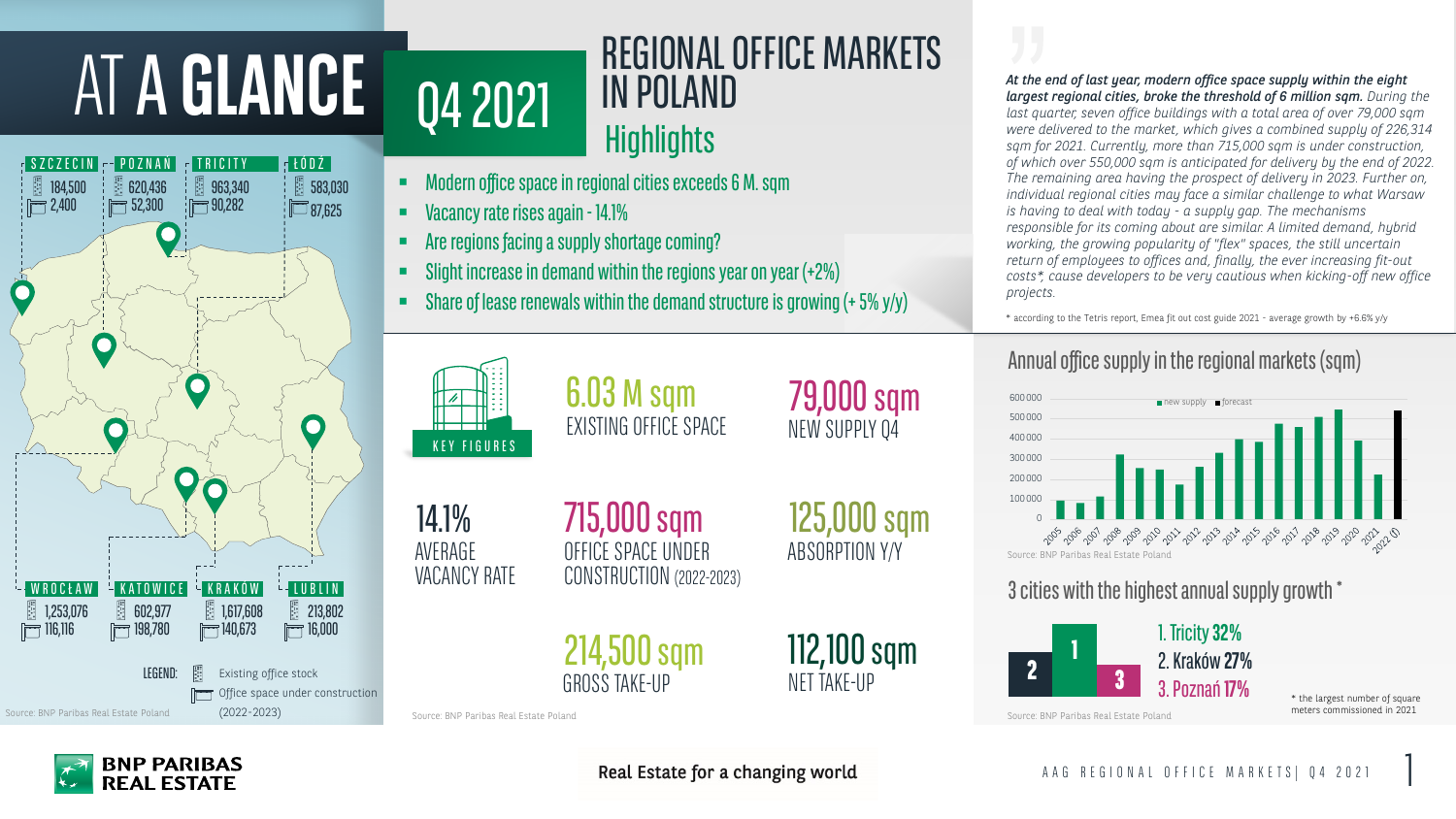#### Lublin Szczecin 2,2%





The end of 2021 brought with it a further increase in **Vacancy rate**<br>the everges vecessy rate to 14.1% which with ever **Vacancy rate** *the average vacancy rate to 14.1%, which, with over 6 million sqm, amounts to over 850,000 sqm of office space available for rent. Compared to the previous quarter, the ratio increased by 0.6 p.p., while compared to Q4 of 2020, we are already talking about an increase of 1.4 p.p. The highest increase (by 1.7 p.p.) and the highest rate (16.7%) was noted in Wrocław. This is a significant change as compared to previous quarters, when Łódź was customarily at the top of the list. In spite of the record-breaking demand for space in Wrocław, nearly half were contract renewals, which in current conditions, are mostly associated with space optimization, which, in turn, has a significant impact on the vacancy rate. The lowest rate is in Szczecin (5.3%) and here also the highest decrease of 0.5 p.p. was recorded in comparison to the previous quarter.*

> Consultant, Office Agency BNP Paribas Real Estate Poland



### Office space under construction **Expert Comment** The largest office schemes under construction with delivery date 2022 Expert comment

Offices are still being heavily affected by the ongoing changes taking place, which are either as a result of the pandemic, that has been persistent for nearly two years, or have been emphasized by it. The hybrid model of working has become a fixed aspect of the Polish labour market. In an era of continuing uncertainty related in the main to further pandemic developments, it is becoming a preference, desired not only by employees, but also ever more willingly proposed by employers, as it permits for business continuity.

The expected flexibility in all dimensions, has also resulted in an increased demand for flexible office solutions. We are seeing lifestyle changes, social and behavioural change, all set in motion by the evolving home working policies during the pandemic, and flexible working is coping much better to this turmoil, than traditional offices as we have seen so far.

#### **14.1%** average vacancy rate in the regions in Q4 2021

|                   | <b>PROJECT</b>     | <b>CITY</b> | <b>OFFICE AREA</b><br>(sqm) | <b>DEVELOPER</b>   | <b>PLANNED</b><br><b>OPENING</b> |
|-------------------|--------------------|-------------|-----------------------------|--------------------|----------------------------------|
|                   | Global Park A1&A2  | Katowice    | 55,000                      | Cavatina           | Q3 2022                          |
| $\vert 2 \vert$   | KTW II             | Katowice    | 42,000                      | TDJ Estate         | Q1 2022                          |
| $\lceil 3 \rceil$ | Mid Point 71       | Wrocław     | 36,900                      | Echo<br>Investment | Q1 2022                          |
| $\vert 4 \vert$   | Brain Park Phase I | Kraków      | 30,000                      | Echo<br>Investment | Q3 2022                          |
| 5                 | Craft              | Katowice    | 26,700                      | Ghelamco           | Q4 2022                          |

Source: BNP Paribas Real Estate Poland



Real Estate for a changing world

### Office buildings completed in Q4

|      |                        | <b>PROJECT</b>                         | <b>CITY</b> | <b>OFFICE AREA</b><br>(sqm) | <b>DEVELOPER</b>   |  |
|------|------------------------|----------------------------------------|-------------|-----------------------------|--------------------|--|
|      |                        | 3T Office Park                         | Tricity     | 38,200                      | 3T Office<br>Park  |  |
|      | $\left 2\right\rangle$ | Wadowicka 3                            | Kraków      | 10,400                      | <b>Buma</b>        |  |
|      | $\left 3\right\rangle$ | Wrocławski Park<br>Biznesu             | Wrocław     | 10,000                      | Devco              |  |
|      | $\vert 4 \vert$        | G7 Inter Office                        | Lublin      | 9,200                       | G7 Inter<br>Office |  |
|      |                        | W9                                     | Lublin      | 6,900                       | W9, Urban          |  |
| 2021 |                        |                                        |             |                             |                    |  |
|      |                        | Source: BNP Paribas Real Estate Poland |             |                             |                    |  |

## **NG**

- 
- 
- 
- 



Michał Karolkiewicz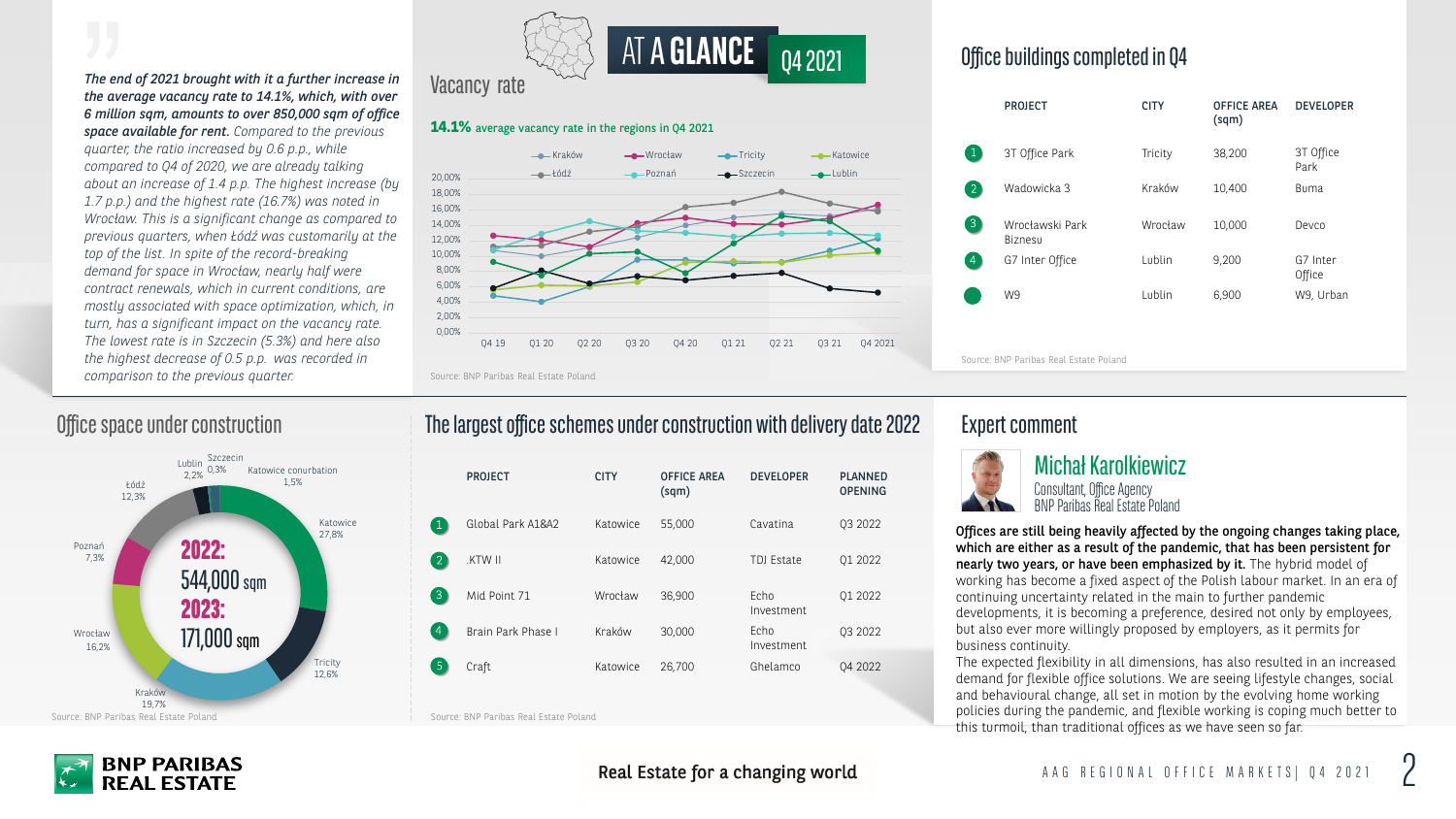ATA **GLANCE**



Annual gross take-up by regions **Forms** Gross take-up structure in the regions and the regions of the regions of the regions of the regions of the regions of the regions of the regions of the regions of the regions of the

In 2021's final quarter, the gross demand for offices amounted to almost 215,000 sqm, thanks to which, 2021 concluded with a result of almost 595,000 sqm. This indicates a slight increase of +2% compared with the result at the end of 2020. Wrocław was the city where transactions for the largest number of metres were finalized in Q4 of the year, while throughout 2021, Wrocław gave way only to Kraków. Although the demand structure in 2021 was dominated by new contracts and extensions (55%), their share compared to 2020 decreased by 5% in favour of lease renewals. Three industries dominated the overall demand, amounting to a total of 63% - IT & Services (Wrocław the location most eagerly chosen), Business Services and Production.

### Gross take-up by sectors Q4

*The three largest regional markets attracted 67% of total demand in 2021. The Tricity recorded the biggest increase (+3%) compared to 2020, Wrocław grew by only +1%, and Kraków recorded a loss of -1%. Of the remaining cities, only Poznań had an increased demand (+1%) compared to 2020's result.*

|                 | <b>TENANT</b> | <b>PROJECT</b>           | <b>CITY</b> | <b>OFFICE AREA</b><br>(sqm) | <b>TYPE OF LEASE</b> |
|-----------------|---------------|--------------------------|-------------|-----------------------------|----------------------|
|                 |               |                          |             |                             |                      |
|                 | Confidential  | Green Horizon            | Łódź        | 24,100                      | Renewal              |
| $\overline{2}$  | Confidential  | <b>Business Garden</b>   | Poznań      | 17,400                      | Renewal              |
| $\sqrt{3}$      | Aon           | Enterprise Park E        | Kraków      | 11,400                      | <b>New</b>           |
| $\overline{4}$  | Confidential  | Nowy Rynek E             | Poznań      | 9,600                       | <b>New</b>           |
| $\vert 5 \vert$ | <b>IBM</b>    | Wojdyła Business<br>Park | Wrocław     | 8,900                       | Renewal              |
|                 |               |                          |             |                             |                      |

Top 5 lease transactions



Real Estate for a changing world

#### Average\* asking rents vs "prime" rent (EUR/sqm/mth)

**1 2 3** 1. Kraków **26%** 2. Wrocław **23%** 3. Tricity**18%**

*Throughout 2021, prime facility asking rents remained at stable level. The predominant tenant market resulted in attractive incentive packages, that significantly influenced levels of effective rents. However, cost increases resulting from, among others, inflation and utility costs, will result in landlords either considering a hike in base rents, or in less favourable incentives for tenants.*

*.*

Source: BNP Paribas Real Estate Poland Source: BNP Paribas Real Estate Poland

buildings which in given quarter recorded vacancy

Q4 2021

#### Expert comment



Małgorzata Fibakiewicz Head Business Intelligence Hub & Consultancy BNP Paribas Real Estate Poland





Source: BNP Paribas Real Estate Poland